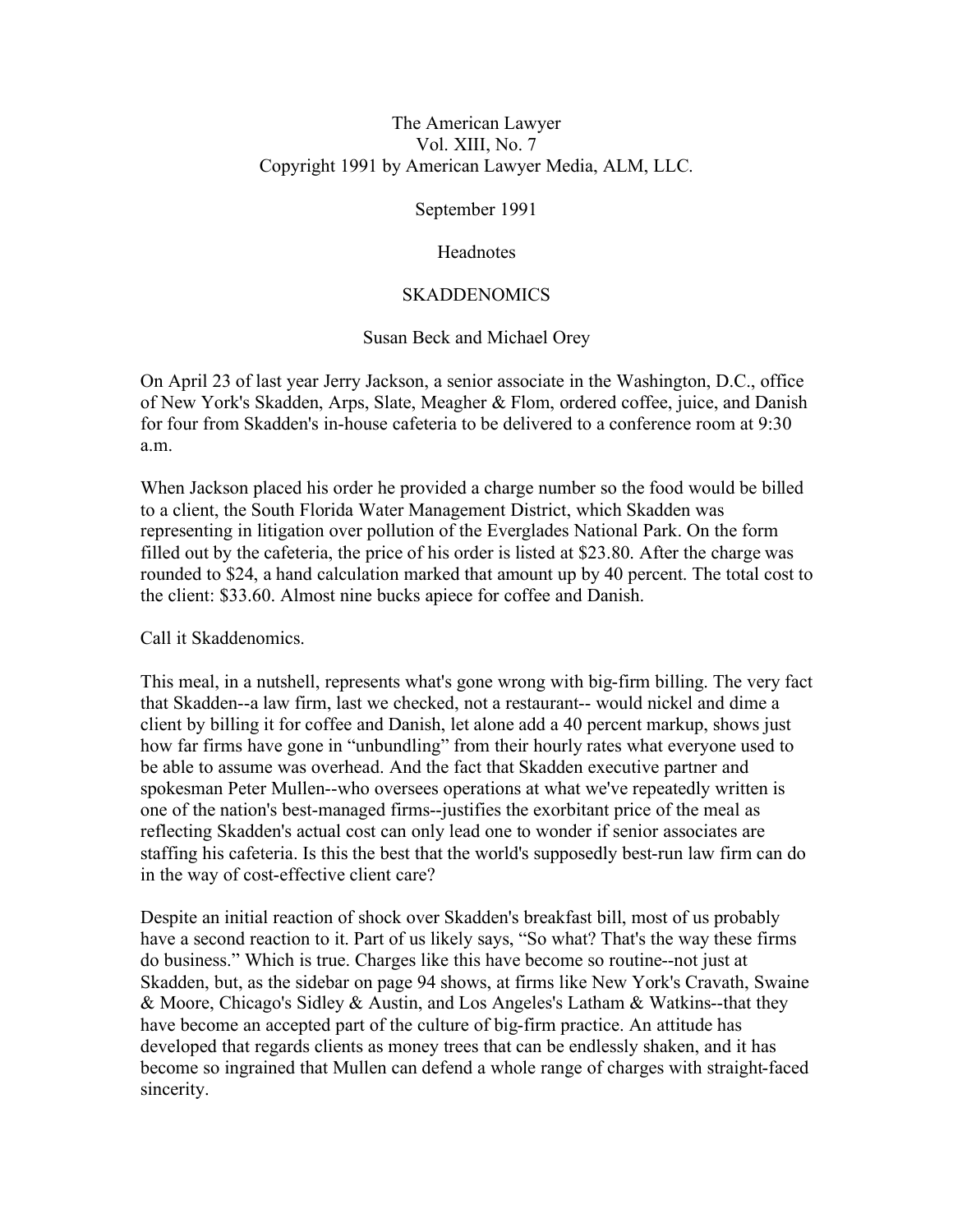Rather than simply acquiesce to this way of doing business, it's time to start questioning the whole ethic behind it, as some tough general counsel have been doing for a while now. The practice of passing every conceivable "cost" on to a client is simply unfair and, indeed, downright unprofessional. Adding hidden markups to those supposed costs is worse. After all, lawyers at Skadden and other big firms are already paid handsomely not only for their expertise, but also for the tremendous resources that they can bring to a matter. So when they start charging for the cup of coffee they sip while offering their expertise, it's just plain greedy. It also borders on sneaky, especially if they mark it up. since it's almost impossible for clients to anticipate what firms will justify as appropriate to pass on.

It's not that these lawyers are crooks. The trouble is more deep-seated than that. These firms actually think these charges are fair and represent good management, and they pass them on with a sense of entitlement, not apology.

The cost to the client is more than just dollars. The need to be vigilant in guarding against such charges undermines the trust that should be at the core of a lawyer-client relationship. It also raises the very ominous question of whether lawyers are equally abusive in billing their most expensive commodity: their time.

### MUCH ADO ABOUT DANISH?

Anyone who thinks this is much ado about Danish should consider what happened when internal auditors for the Water Management District began a routine audit of outside legal costs. Early this year, as they combed through Skadden's \$6 million in billings on the Everglades case, they asked the firm to justify a range of expenses run up during twoand-a-half years of litigation. Skadden's response was surprising.

In a May 22 letter James Rogers, a partner in the Washington, D.C., office, where the case was staffed, notified the district that Skadden would rescind \$526,306 in charges against an unpaid balance of more than \$1.6 million. An 11-page statement itemized the credits:

• \$262,418 for secretarial staff and \$48,138 for word processing staff, both billed at \$45 an hour.

• \$110,000 in "print tender" charges, based on a 45-cent-per-minute fee for tending to documents as they ran through printers.

• \$42,386 for meals gobbled by lawyers and staff in Skadden's D.C. office, as they worked through lunch or into the night.

• \$32,523 spent principally to send employees who worked late home in taxis and dial-acabs.

• A series of smaller charges (under \$5,000 each) for "PC staff and litigation support,"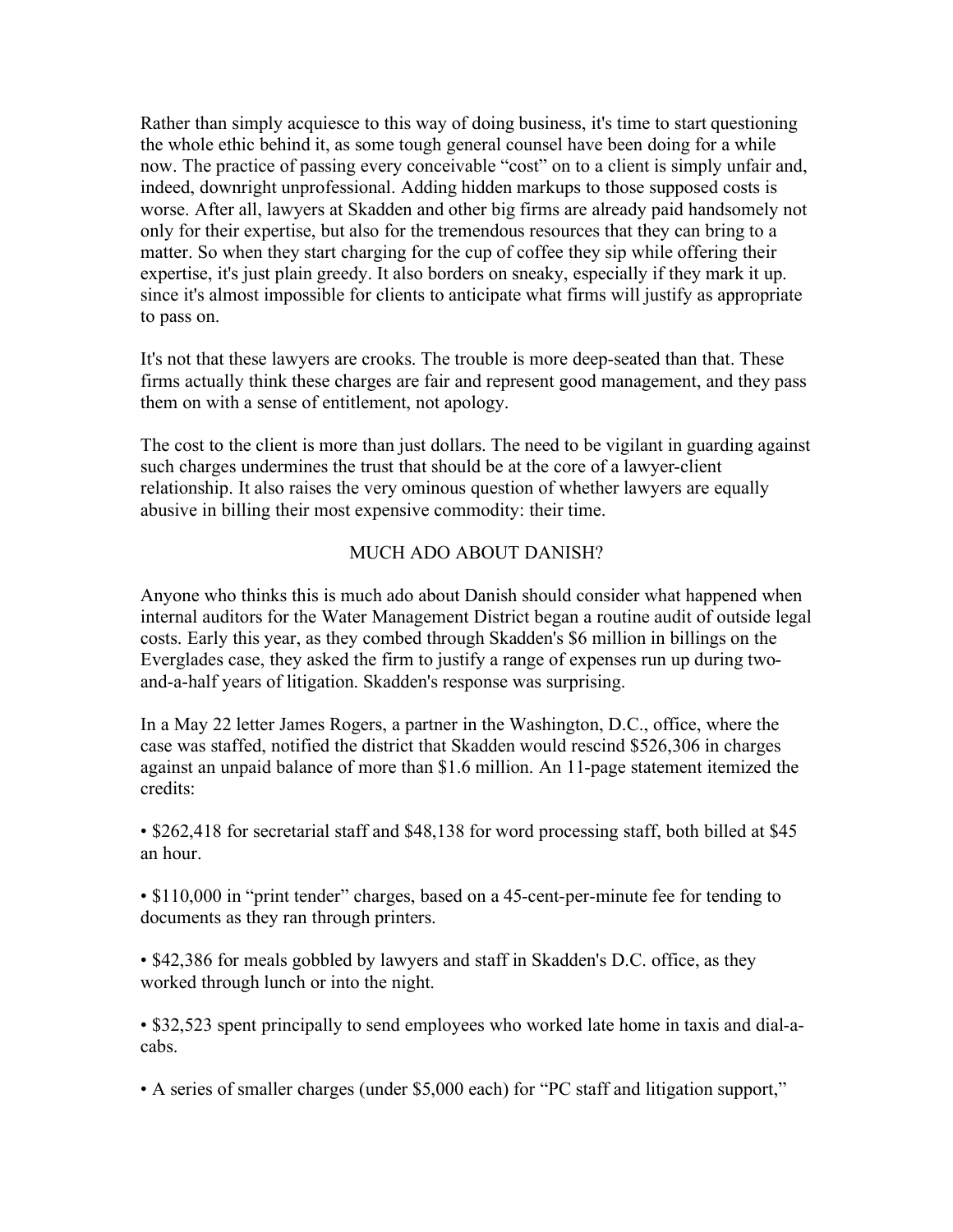copy service staff (\$35 an hour), courier service (almost always Skadden employees), library staff (\$45 an hour), and proofreaders.

This didn't end Skadden's capitulation. In a three-hour meeting on July 23 district officials presented Skadden lawyers with a draft report prepared by the auditors that called for negotiated reductions in, or credit for, an additional \$637,670--this mostly for attorney time spent traveling, preparing expense reports and bills, second-chairing depositions, and getting up to speed on the case.

Here too Skadden caved, agreeing to absorb the full amount.

All told, in May and July Skadden knocked \$1.1 million off the \$1.6 million owed to it. Yet at no time did Skadden admit that its billings had been improper. Quite the opposite.

As partner Rogers noted in a letter to Florida attorney general Robert Butterworth, "We have determined that our statements for services rendered and costs and expenses incurred were generated in accordance with normal billing practices. . . ."

And on July 31 Skadden sent the Water Management District a 24-page memo in which the firm took issue with the findings in the audit and defended its billing practices. But the memo confirmed that Skadden had agreed to write off all of the charges questioned in the audit. "We wanted to settle this case and get the matter behind us," Mullen explains.

It's understandable that Skadden wanted to be rid of the matter. The litigation, which was between the Water Management District and the federal government, had become a highly charged focal point of Florida politics. It had cost taxpayers millions, and when Governor Lawton Chiles took office last January, he made it clear he wanted it settled. When Skadden's fees became publicized, the firm became something of a whipping boy. Skadden resigned from the case in May, but the bill had remained unsettled while auditors spent 1,500 hours going over it.

Writing off \$1.1 million may have been good damage control. But when Skadden offered its initial credit in May and agreed to a second one in July, it was hardly dealing from a position of strength, given the \$1.6 million the Water Management District had yet to pay. If Skadden had already collected that money, it might have taken a harder line. "This is money . . . that's owed to us," notes Mullen, explaining the firm's generosity. "It would have been different if we'd had it."

#### "OTHER OVERHEAD EXPENSES"

The Water Management District tried to keep legal expenses in check when it hired Skadden. In an October 1988 letter the firm agreed to charge reduced hourly rates of no more than \$300 for partners, \$200 for associates, and \$60 for paralegals. The letter also stated, "The firm will bill the district for costs incurred on the district's behalf in the course of this matter. Such costs may include filing fees, copying expenses, long distance telephone, or other overhead expenses which may be properly incurred during the course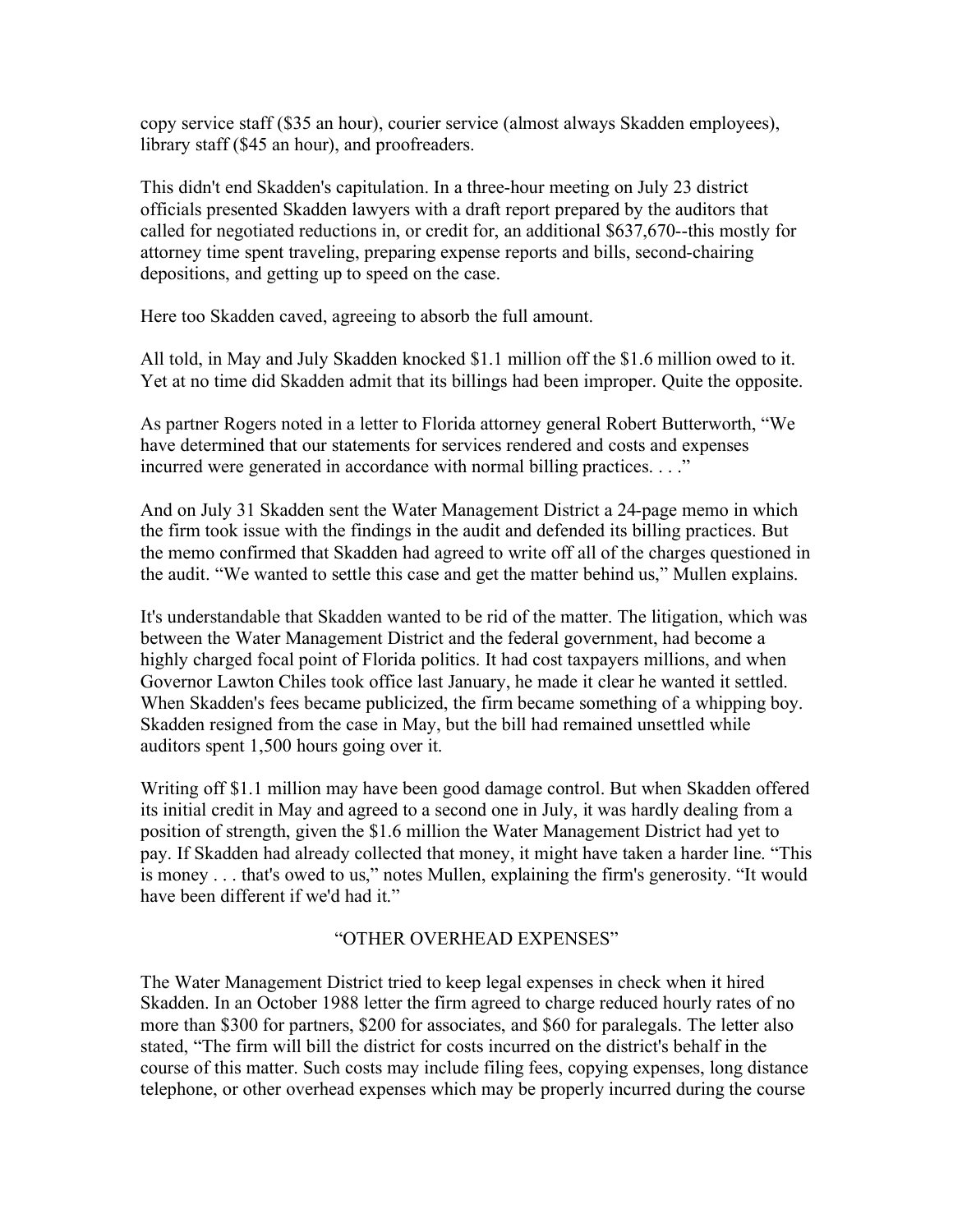of this representation."

But, as Skadden's bills would prove, this agreement offered little protection. For starters, the reference to "other overhead expenses" provided a hole big enough to drive an entire back-office operation through.

Skadden executive partner Mullen concedes that "what is overhead and is not overhead is obviously highly debatable." As he sees it, charges that are incurred specifically for a client can be passed on to that client, whether it's the cost of an airplane ticket or of word processing. Gone is the notion of a client covering simply "disbursements," defined by Webster's as "funds paid out." Skadden's bills assess clients for "charges" as well, a term that should be read as "overhead."

Mullen rejects the notion that clients who come to firms like Skadden and pay top-of-themarket legal fees can expect that those fees reflect the cost of high-volume, round-theclock support services. "If you build all of [the support services costs] into overhead," Mullen argues, "you'd be inclined to have a higher hourly rate."

This at a firm that already charges \$135-\$415 per hour for attorney time, plus premiums. And a firm where profits per partner averaged \$920,000 in 1990, according to the "Am Law 100" survey.

Big-firm lawyers already earn so much money from their hourly billings alone that it's difficult to understand charges for secretaries, librarians, or printers, especially since these costs are really not variable by client and assignment the way, say, a plane ticket is. It's as if a fancy restaurant like Lutece tacked on charges for "dish and linen rental" to a \$150-per-person dinner tab.

The whole thing also smacks of profiteering: taking advantage of clients who have retained a firm for legal services, and forcing them to cough up additional, above-market amounts for support services.

Former Water Management District chief counsel Stephen Walker, who negotiated the contract with Skadden, says that he never imagined he'd be charged for things like word processing. If that sounds naive to someone used to dealing with big firms, should clients also take in stride charges for the use of a firm's conference room (\$360 for six hours at New York's Shearman & Sterling, according to that firm's March 6 fee petition in the Laventhol & Horwath bankruptcy proceedings)? Can we imagine that even the most savvy general counsel will say to a Skadden partner, "Okay, four hundred dollars an hour sounds great. But does that include the print tender charge and coffee while you're working on my stuff?"

Law firms regularly exalt their professional--as opposed to merely business- relationships with their clients. Yet bills are often, at best, traps for the unwary, and, at worst, downright deceptive. (For an example of really sneaky billing, take a look at what Cravath hid in its \$323,230 bill for "professional services," submitted in the Chapter 11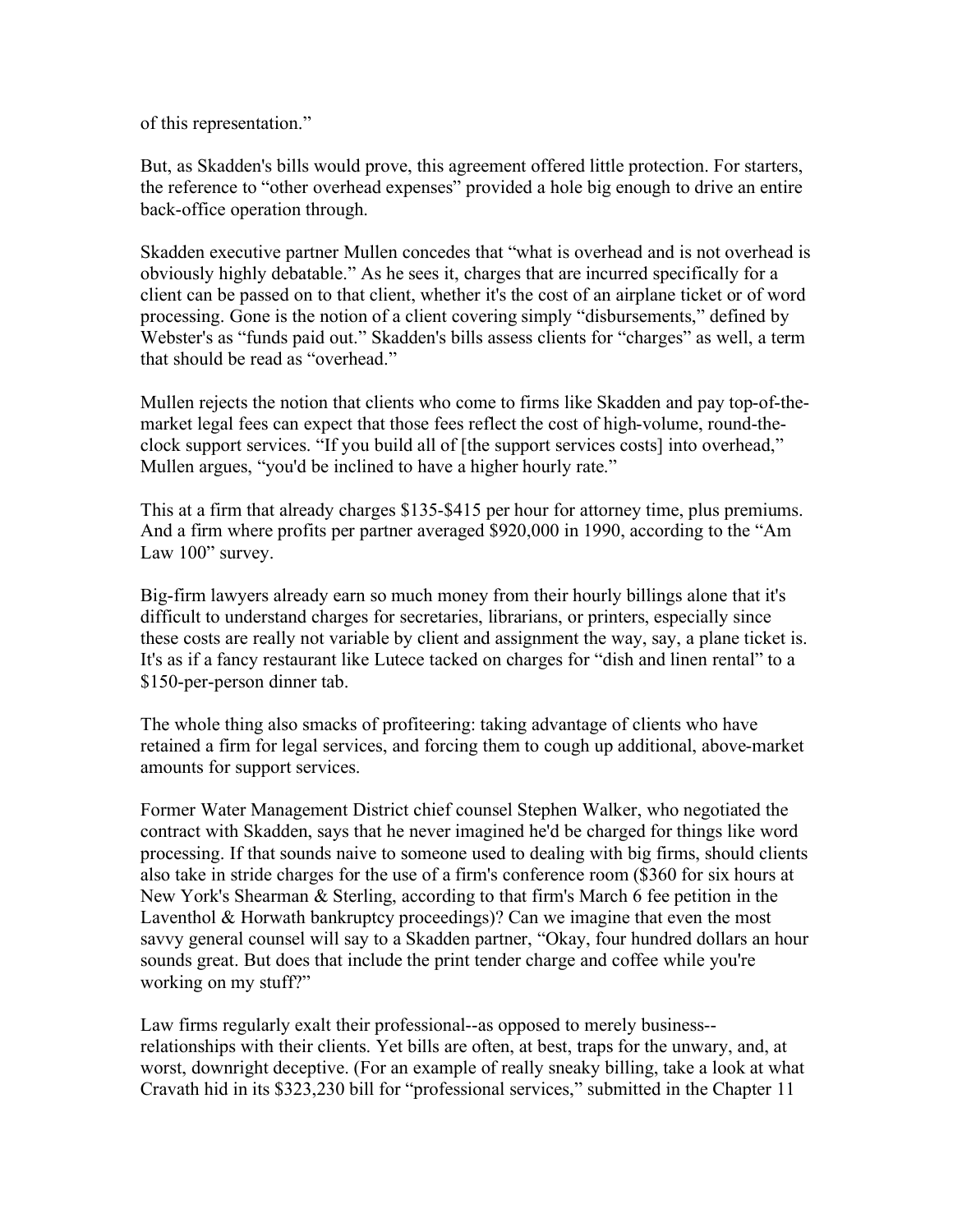proceedings of General Development Corporation [see sidebar, page 94].)

It should be noted that when it comes to disclosure Skadden is hardly the worst offender. Even if things weren't clear at the time it was retained, Skadden's monthly bills to the Water Management District offered a fair amount of detail, and when the district requested further backup, it was readily provided by the firm. As executive partner Mullen points out with a bit of exasperation, "These [charges] showed up in every bloody bill we sent them  $\ldots$  and they paid them."

It was those pesky auditors that finally gave the game away.

# PROFIT CENTERS

No one is suggesting that firms should absorb every cost they incur while representing a client. When Mullen talks about passing on client-specific expenses, such as airfare or word processing, it's safe to say that a lot of clients would debate him on the word processing, but all would agree to pay for the plane ticket.

But would clients let firms tack a surcharge onto travel costs, so they pay \$500, for example, for a \$400 flight? It seems they might, given the markups they allow- knowingly or not--for a host of other charges.

John Walker, Jr., Latham & Watkins's managing partner, readily admits that in the eighties his firm added surcharges to such things as overnight mail, photocopying, lexis, telephone calls, and faxes, just to make more money. He blames New York firms for starting these practices and says that Latham felt compelled to do the same. "We saw the trend," he says, "and felt we had to follow or we'd be leaving money on the table." The firm went about it with typical Latham efficiency. Its phone system, for example, automatically recorded calls with a surcharge over actual cost. (The amount of the surcharge varied, Walker says.)

But three years ago, Walker says, Latham decided to stop making a profit from most services. "It created confusion for the client, so we took the profit or surcharge off almost all these items," Walker says. Latham still earns a profit on its copying and faxes because, Walker explains, "we think clients understand that it happens and there's no confusion." But he adds, "I don't like it," and says the firm is considering charging these services "closer to cost."

Skadden, Mullen insists, does "absolutely not" make any profit off of its charges and disbursements, and both he and Skadden's managing director Earle Yaffa defend the cost of a range of items billed in the Everglades litigation:

• A \$1,490 lexis bill for the month of January was marked up 25 percent to \$1,862. But lexis, Mullen notes, is subject to sales tax. On top of that, Yaffa argues, Skadden incurs costs for amortization of PC terminals and printers, telephone connection time, hardware and software maintenance, and training attorneys to use the service.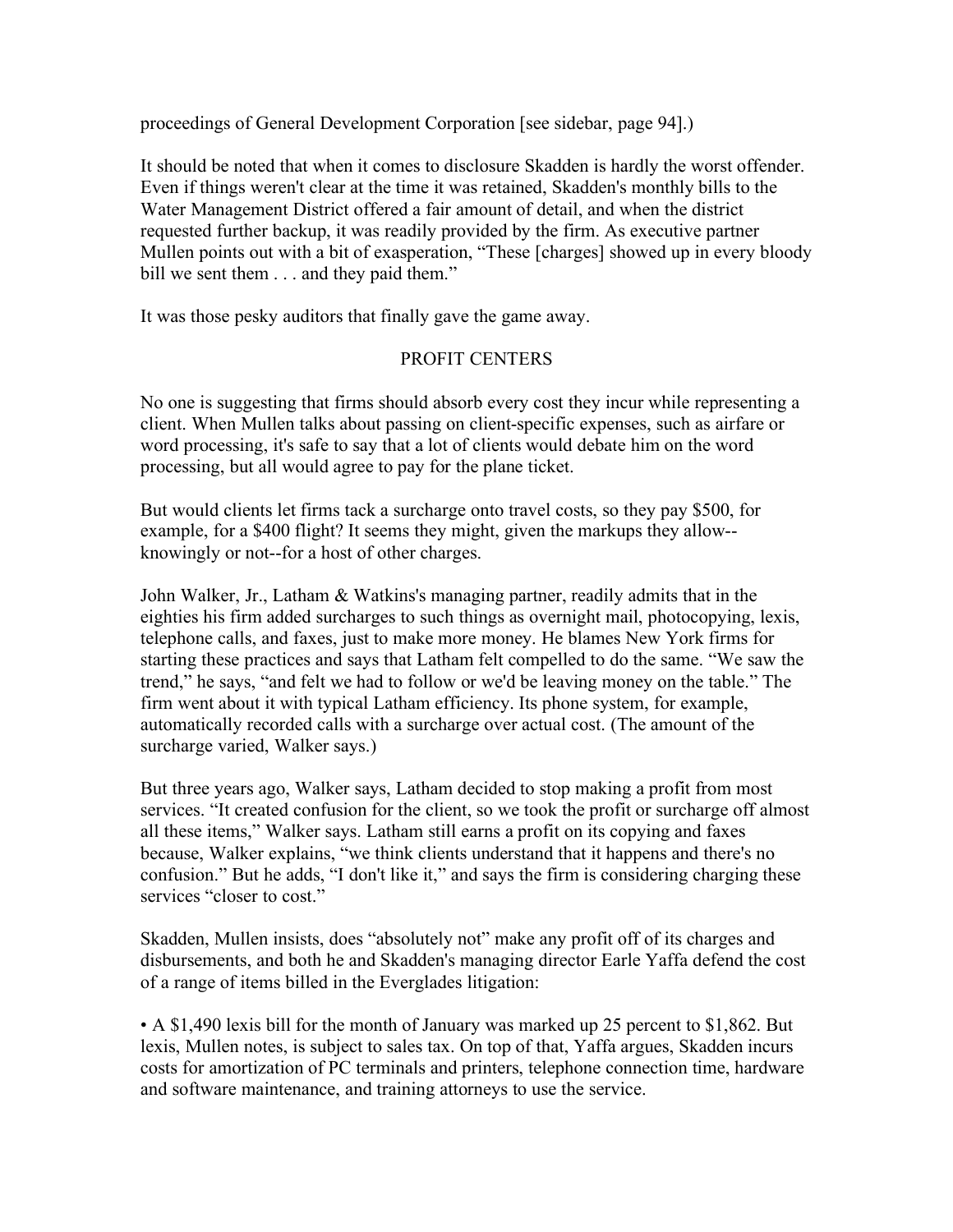• Fax charges included not only the cost of the phone call, but also a \$2.50-per-minute "fax charge." Thus a document sent on January 2 from D.C. to West Palm Beach cost the client \$13.80, of which only \$1.30 reflected the five minutes of phone time. A 31-minute fax sent two days later cost the client \$7.51 in phone time plus a \$77.50 fax charge.

Mullen explains that Skadden bills clients for new technology, and that as the technology moves from the exotic to the routine, Skadden reduces or eliminates charges for its use. In fact, Mullen notes, the outgoing fax charge has recently been reduced to \$1.10 a page. And, he adds, Skadden doesn't charge for incoming faxes. (New York's Dewey Ballantine charges \$1.50 a page for this.)

• Skadden billed \$15 or \$22 a trip for its own messengers to make pickups and deliveries within D.C. One regular recipient of \$22 deliveries was the Sierra Club Legal Defense Fund, located just ten blocks from Skadden's office. Christine Irzyk, the Defense Fund's office manager, says she can send an outside messenger to Skadden for \$4.45. Skadden's messenger fee, Mullen explains, incorporates such costs as salaries and car fare. But he acknowledges, "Maybe we should take a look at that."

• Skadden's 18 cents a page for photocopying is less than what some other firms charge, Mullen notes. And the fee, Yaffa points out, reflects not only the incremental cost per copy, but also things like cost of the space occupied by the copy center and the electricity that runs it. As for the \$35 an hour for copy center staff, Yaffa says that it is charged only when a client places extraordinary demands on the copy department.

It's true that some other firms charge more per copy. For example, in its March 1991 fee petition in the Drexel Burnham Lambert Group Inc. bankruptcy, Cahil Gordon & Reindel asked for 20 cents a page. But Davis Polk & Wardwell's petition in the same matter asked for just 13 cents a page, an amount Davis Polk's fee application said "reflects applicant's actual costs for inside copying, with no profit factor." But even Davis, Polk's charge looks high next to the amount charged by "facilities managers"--companies that operate copy centers at firms and supply equipment and labor. One such outfit, New York's Archer Management Services, charges firms 3-9 cents a page for copies.

• The \$45-per-hour charge for word processors and secretaries, Mullen says, reflects not just their salaries and benefits, but the cost of the equipment they use. In fact, Mullen claims, \$45 is below Skadden's actual cost.

• And how about that \$23.80 breakfast for four from Skadden's own cafeteria, which was then marked up to \$33.60? Mullen maintains that the 40 percent markup was simply a calculation done to bring outdated food prices up to an amount that would reflect today's costs. "The cost analysis of the food hasn't changed in a number of years," Mullen explains, "and they really should have gone back and changed the basic price of the food," rather than shown an old price with a markup. (Legal Times, a Washington, D.C., publication that is owned by American Lawyer Media, L.P., reports that it can order the same food from a nearby café for \$18.80, which includes a delivery charge, sales tax,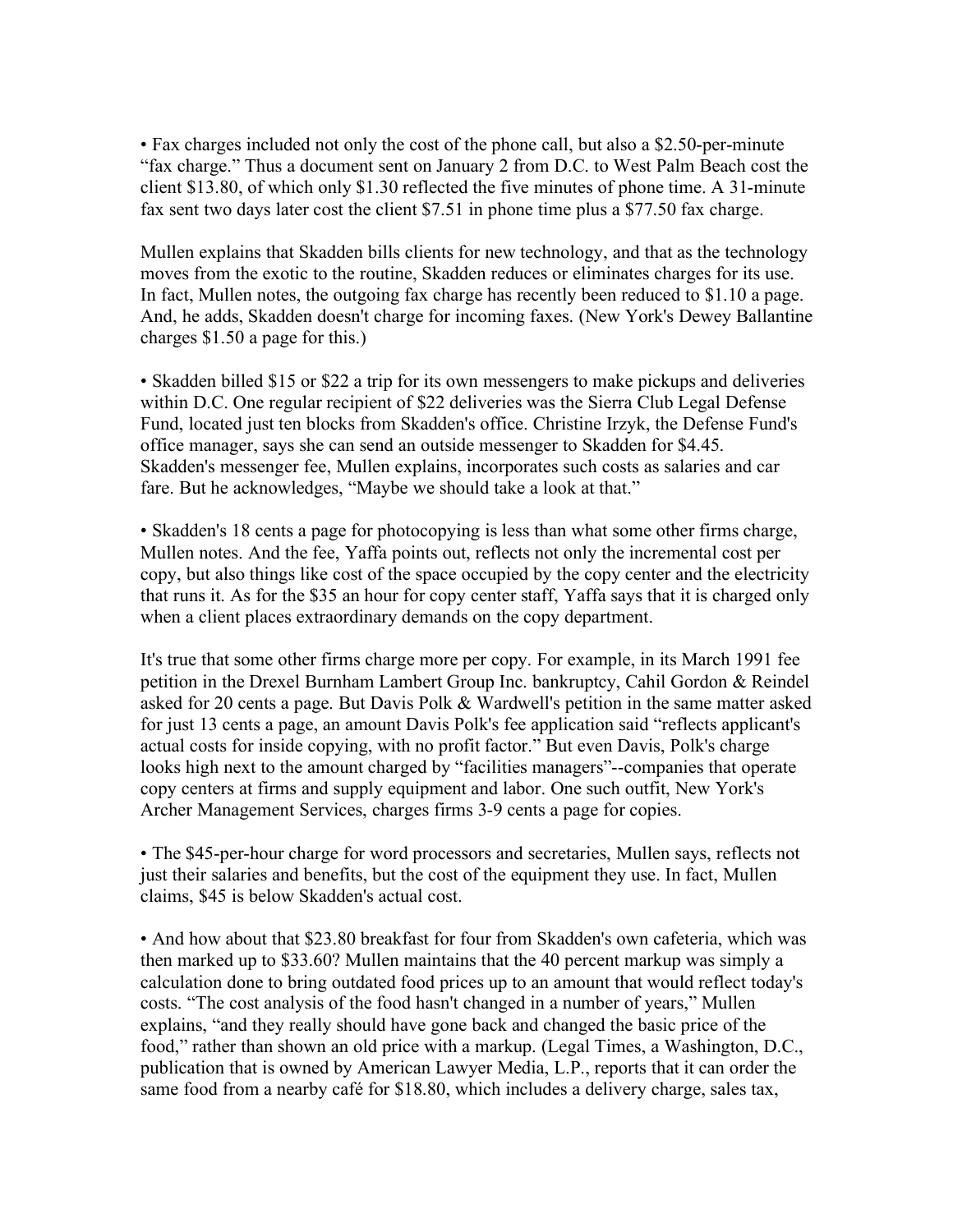and, presumably, a profit.)

### WHO NEEDS EFFICIENCY?

"Cost" is a somewhat elastic concept, and Mullen's definition seems expansive enough to make him a candidate to run a Hollywood studio. But if Skadden really is losing money when it charges secretarial time at \$45 an hour, and if its cafeteria can't deliver coffee, juice, and Danish for less than \$8.40 a person, that only points to another problem: When costs are passed on, there's no incentive to do things prudently or cheaply.

It makes no difference to Skadden, for example, that one associate on the Everglades case regularly treated himself to \$30 and \$40 dinners at D.C.'s Old Ebbitt Grill when he worked late, while some of his colleagues ordered more modest fare from Hunan Dynasty; in either case, the client picked up the tab.

And when things get marked up so that firms make a profit off of them, there's actually a reverse incentive to be economical. Why send something by Federal Express when you can make a fortune faxing it?

Not that economic incentive--or a lack of it--should be the only force driving a firm's consideration of which expenses get billed and at what price. Lawyers should also consider what seems reasonable and fair to bill--not very scientific, but concepts that most lawyers are used to dealing with.

Using those guideposts, one can argue, for example, that a firm should not typically bill for any expenses--including meals or taxis home--for lawyers who work late. Often these "overtime" charges are only overtime because another client's work was being done between 9 a.m. and 5 p.m. And, in a matter like the Everglades litigation, where lawyers worked full time just on that case, the overtime work is already a boon to the firm's bottom line: If lawyers only worked 9 to 5, Skadden would have to take on fewer clients so work could be spread among more lawyers and get done during the day. Instead, Skadden attorneys work 14-hour days. In return for the tremendous efficiencies of working lawyers long hours (and thus needing to hire fewer of them), shouldn't Skadden foot the bill for leeding them?

#### LAWYER TIME: THE GREAT INSCRUTABLE

Can we presume that the culture of client abuse that permeates the world of in-firm services and disbursements doesn't affect how lawyers bill for their time? Since professional fees obviously dwarf these charges in almost any matter, this is a key question for a client. Yet it is the hardest one to answer.

It's often impossible to look at a printout of time records and decide whether time spent on a task was reasonable. Researching and writing a brief, for example, may require six hours, or sixty. It is not something an auditor can evaluate. Only the in-house attorney assigned to the case can really monitor that, and even he or she will often have a hard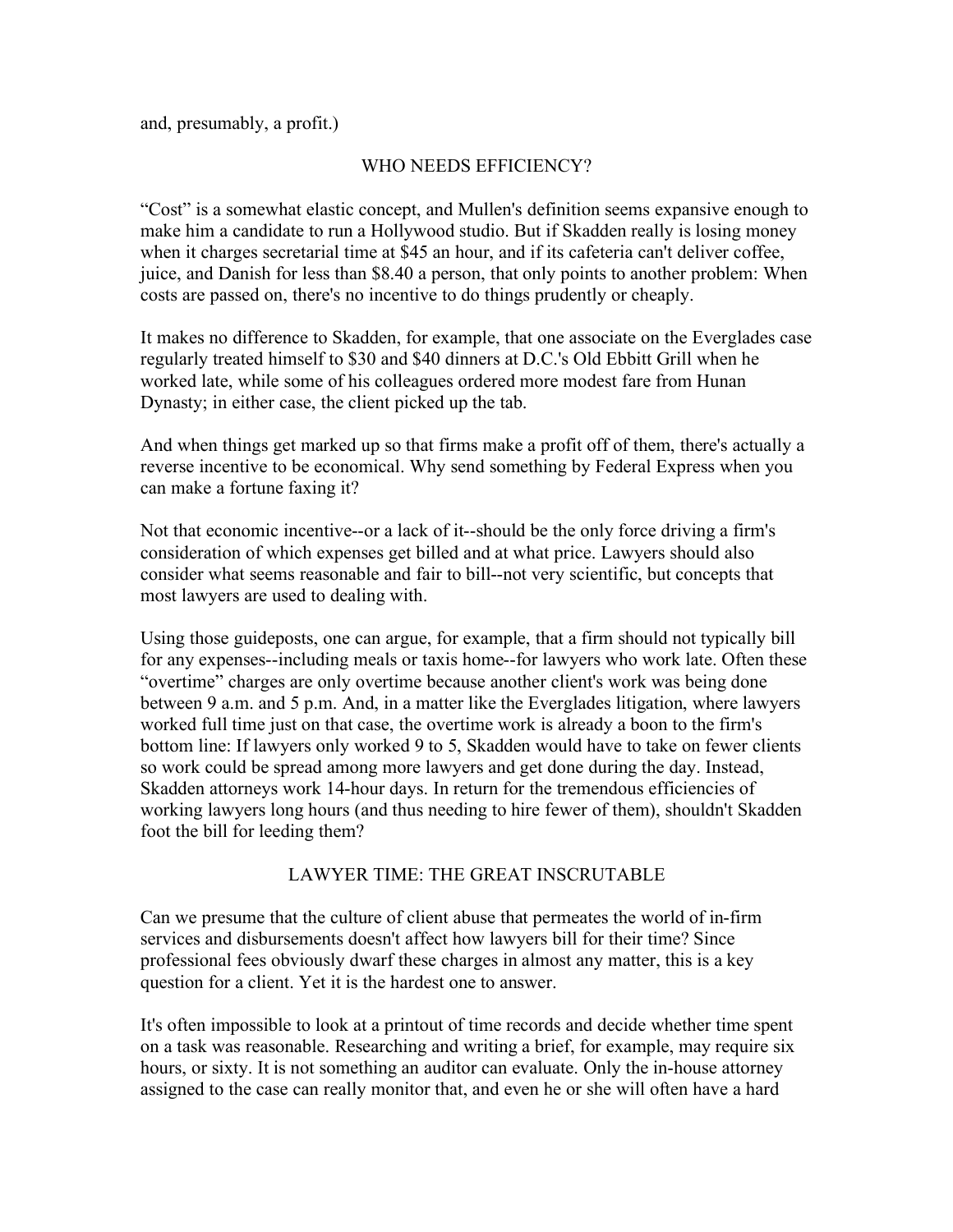time telling from a time entry how much time was devoted to a particular task.

A typical entry in the Everglades bill notes seven hours spent "working on summary judgment [motion]; reviewing McVicar transcript; reviewing documents; working on expert production." Is that six hours spent on the summary judgment motion and one on everything else? The other way around? Who knows?

Skadden itself acknowledged how inscrutable time records are in the response it filed on July 31 to the Water Management District's internal audit report. "Our time details," the Skadden response notes, "generally may list a long series of tasks performed by an attorney on a given day and normally do not break out the exact time spent on each task." In a somewhat bizarre turnabout, Skadden then used this fact as a basis for attacking the auditors' conclusions about how much time Skadden spent on such things as travel, administrative work, second-chairing depositions, and getting up to speed on a case. (Skadden also defended the time it billed in each of these areas.)

In essence what Skadden and other firms are saying when they submit bills for their time is, "Trust us." Indeed, the very nature of hourly billing, which rewards lawyers for how long they take to solve a problem, requires a client to trust that lawyers will act with maximum efficiency. But given the way firms bill things like secretarial time and messenger trips--let alone the way a respected firm like Latham snuck a profit surcharge onto its telephone "disbursements"--why should any client trust the way lawyers spend their time? Again, we are not talking about conscious fraud, but about a mind-set that has no regard for economy. If big-firm lawyers have lost all perspective on the cost of the ancillary services they offer, how can anyone assume that they suddenly gain perspective when it comes to their primary service of lawyering?

Take Skadden's time records for last January in the Everglades litigation, for example, when 13 lawyers plus paralegals ran up \$477,161 in billings just in that month. A lot of time was billed for work on a summary judgment brief addressing the question of whether the federal government waived sovereign immunity under the Clean Water Act. How much time is impossible to tell from the time records alone, but Mullen says it was 17 lawyer days. Seventeen days to produce what turned out to be a 20-page brief?

And how about the time Jerry Jackson put in during January? The senior associate racked up an astonishing 371 billed hours. That's an average of 12.4 hours on each of the 30 days he worked during the month. Can anyone be fully effective putting in hours like that? (Jackson was coming off a 294-hour month in December.)

Abner Cooper, an in-house attorney for the Water Management District, says he was pleased with Jackson's work and praises Jackson's technical knowledge of the case. Mullen, for his part, bridles at the notion that one can measure the time needed to produce a brief by its number of pages. And he's absolutely right: That brief may be worth every hour put into it. The point is that Skadden and other big firms have given their clients cause to wonder. Every client who gets billed \$22 to send a messenger, when an outside company can do it for less than \$5, has a right to worry that a brief that took 17 days to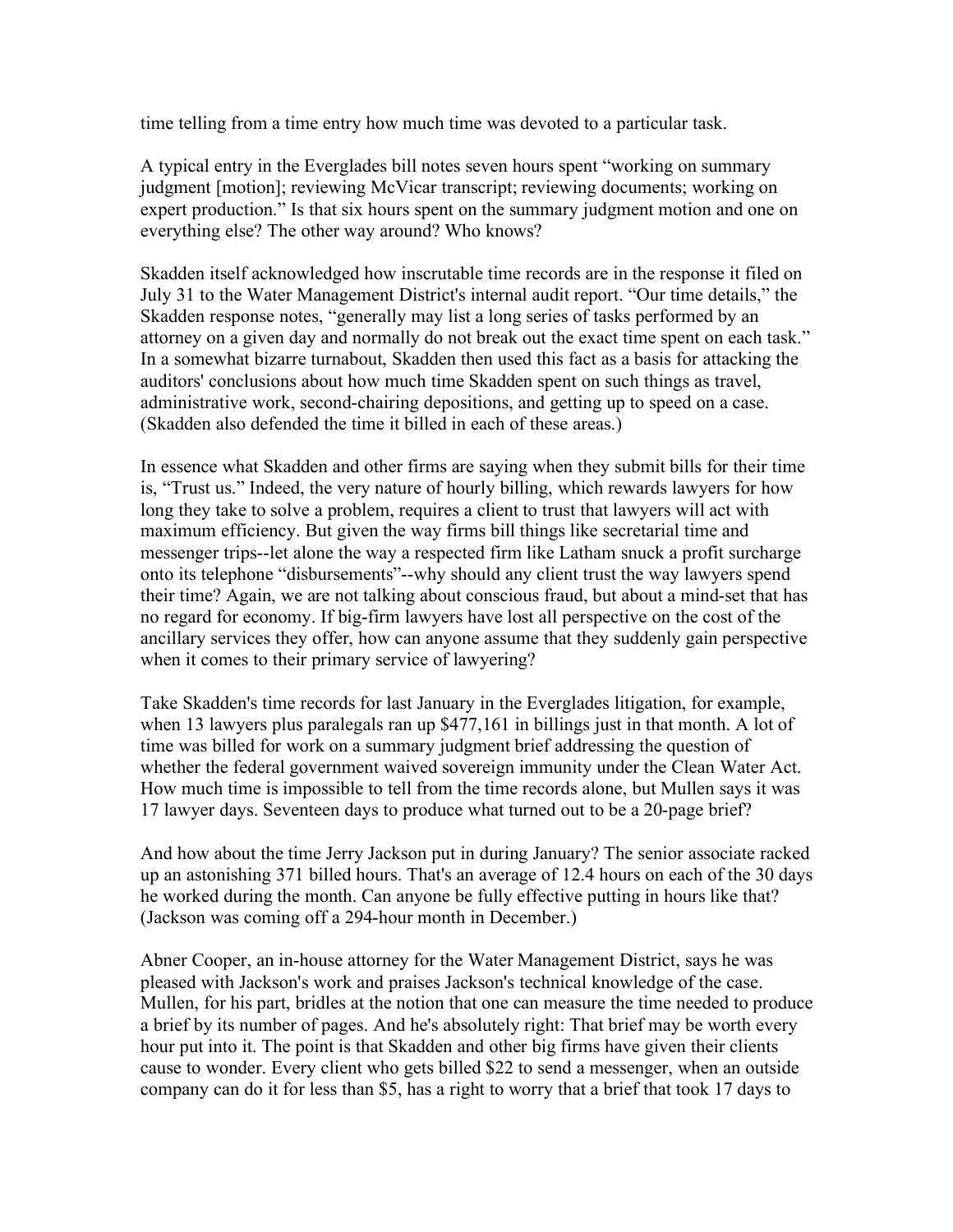write should have taken seven.

# MAKING MONEY THE OLD-FASHIONED WAY

No doubt Peter Mullen and his cohorts at other big firms think they are being good managers when they convert every single operation of their firm into a profit center (or a cover-our-cost center, if you buy into Mullen's cost accounting). But it's not good management. Because it changes the way clients have to think about their lawyers. Retaining a top-flight firm becomes like checking into a fancy hotel, where, in addition to sky-high room rates, you find yourself having to pay a surcharge or a tip every time you turn around.

That poisons a professional relationship. And while firms may have been able to get away with it in the eighties, in today's maturing market-place clients will be able to find service providers who care passionately about service that's not only good, but also economical. Clients are also starting to force the issue with tough written billing policies that cover everything from how matters are staffed to what they will and won't pay for (see The Am Law Model Billing Policy on page 96).

Corporate counsel who don't like the "everything plus the kitchen sink" approach to billing have found they can do something about it. They're setting specific rules about how matters should be staffed and what they will and won't pay for. And, according to 20 in-house lawyers interviewed for this article, they're finding that firms--major firms--are toeing the line to get their business, especially in this economy.

After reviewing eight companies' written billing policies, we created a model policy using actual excerpts from six. (Following each item is the name of the company from whose policy it was taken.)

# The Am Law Model Billing Policy

This document sets forth rules for all law firms retained by the company. If there are occasions when some of the policies seem inappropriate, you should bring your concerns or special requests to our attention before accepting an assignment.

# BUDGETING

1. If it appears likely that legal fees for a matter will exceed \$10,000, outside counsel shall submit an initial budget, estimating fees and costs. Outside counsel shall notify the company if it becomes apparent that the budget is being or will be exceeded. **Hewlett-Packard Company**

2. The budget should specifically identify the work expected to be done, the identity and billing rate of each attorney and paralegal to be involved, and the amount of time the work is expected to take. We expect this budget to be updated quarterly without reminder from us. **Campbell Soup Company**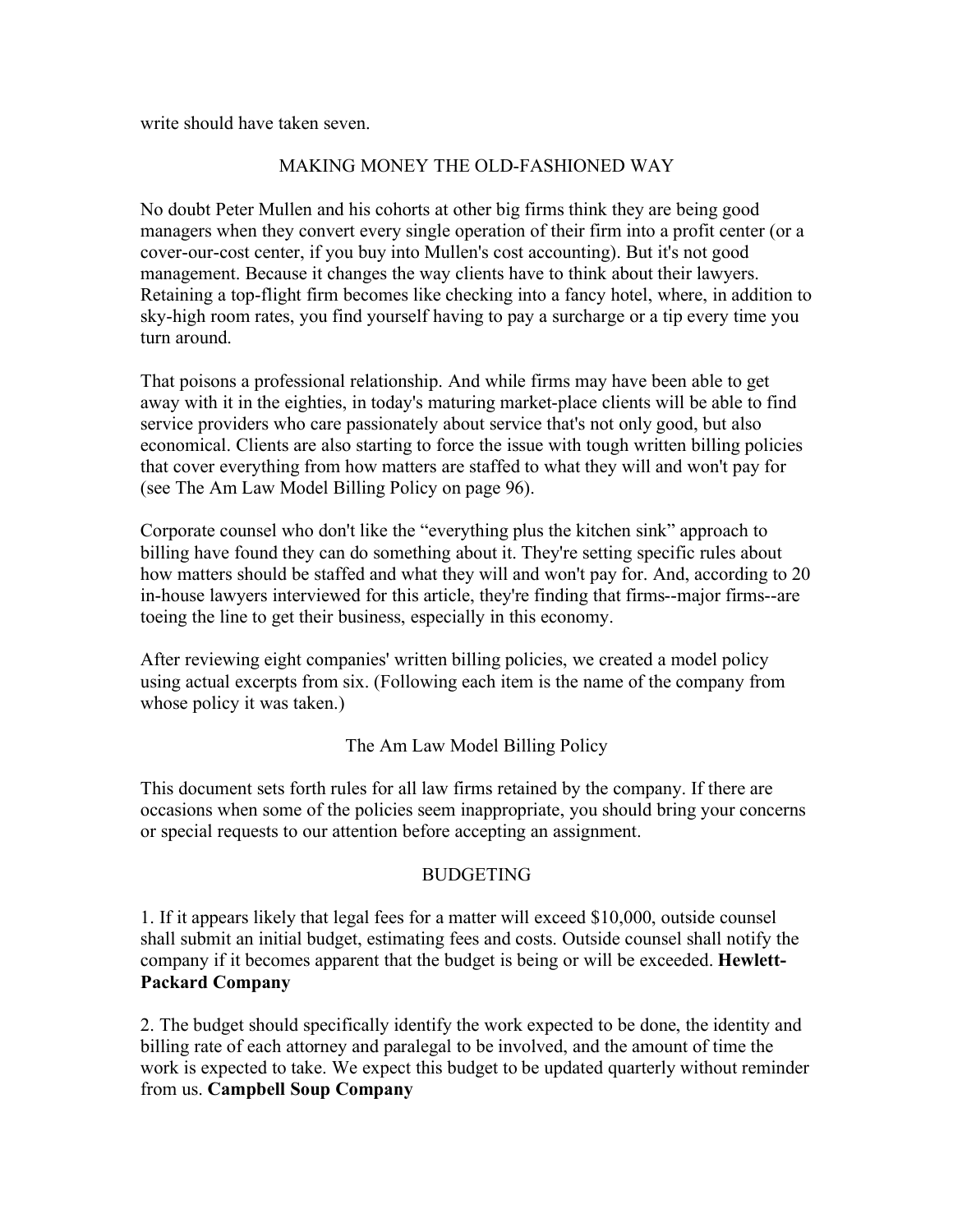# **EXPENSES**

1. Disbursements will be reimbursed at the firm's cost, except for certain disbursements that will not be paid unless agreed to in advance by the company. Unless authorized in advance by the company, the following charges are not acceptable:

• Secretarial or word processing services (normal, temporary, or overtime);

• Photocopy expenses at more than 10 cents per page;

• Any other staff service charges, such as meals, filing, proofreading, regardless of when incurred;

• Computer time (other than computer legal research specifically authorized in advance by the company).

# **Bank of America National Trust and Savings Association**

2. Photocopy costs in excess of \$2,000 for a single job should be authorized in advance by the company. **Rohm and Haas**

3. Disbursements should not include local telephone expenses or office supplies. **Campbell Soup**

4. If your firm customarily makes separate charges for [secretarial, word processing, library, and other clerical time], the billing arrangement must be specifically approved in advance by the company. We expect that the hourly rates of firms that bill separately for secretarial services and the like will be less than those of competitive firms that cover all overhead in their billing rate. **Pacific Telesis**

5. Unless otherwise approved in advance by company counsel the company does not pay charges for . . . time spent in preparing bills. **Rohm and Haas**

6. It is expected that expenses for lodging, meals, and transportation shall be at reasonable rates and that counsel will exercise prudence in incurring such expenses. **Hewlett-Packard**

7. The company will not reimburse the costs of first-class travel and expects that travel arrangements will take advantage of any cost-effective discounts or special rates. **Bank of America**

8. Invoices shall be accompanied [by] itemization of disbursements and costs (long distance calls, photocopying, transcripts, expert witnesses, court costs, et cetera) and travel and living expenses shall be itemized separately on the attached form to indicate travel, lodging, business meetings, meals, taxis and limousines, and other expenses (specifically detailed). **Hewlett-Packard**

# STAFFING